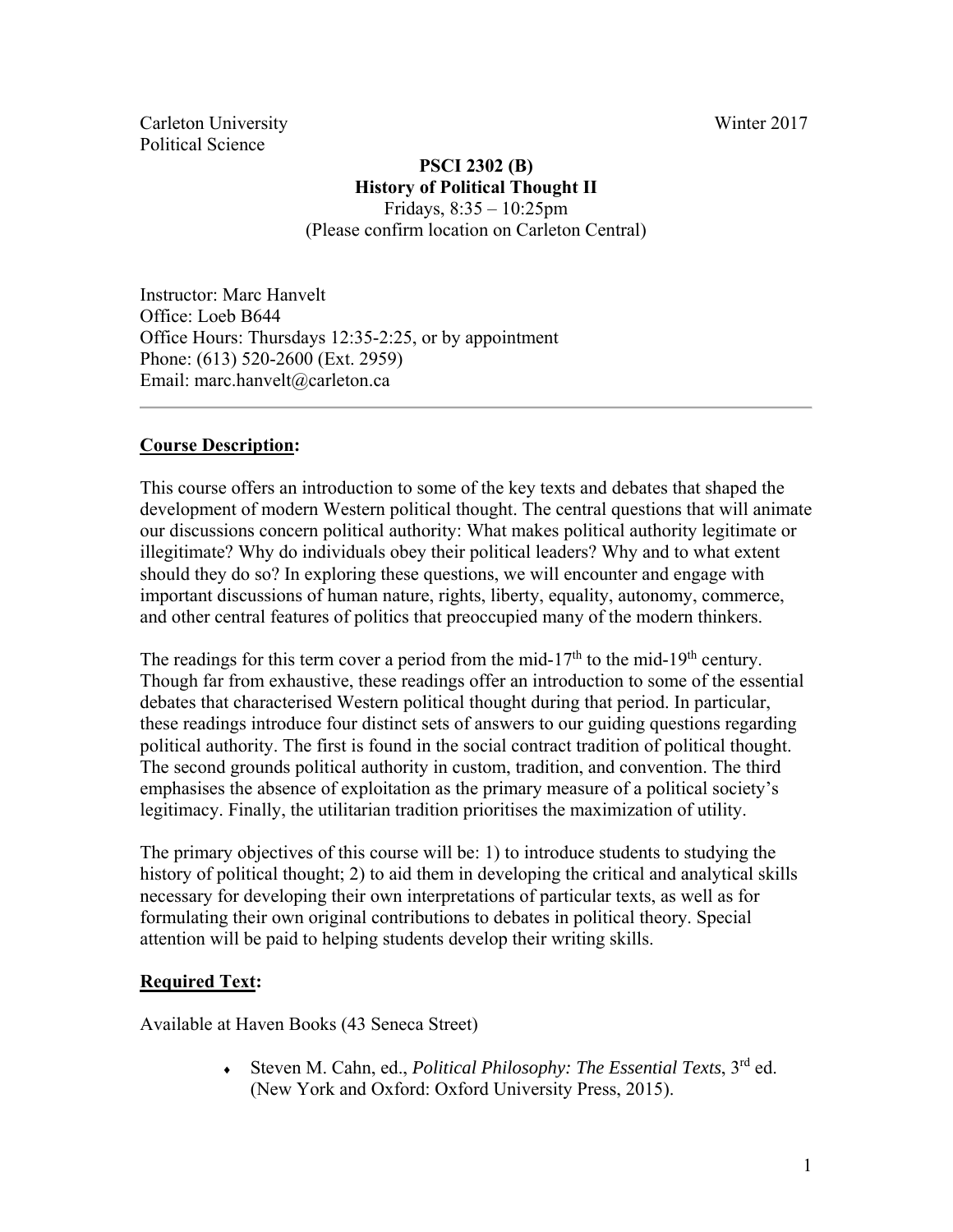## **cuLearn:**

Important course announcements and course materials (syllabus, discussion questions for tutorials, essay questions) will be posted on cuLearn. Please ensure that you have access to cuLearn and consult it regularly.

#### **Course Requirements and Grading Scheme:**

| • Tutorial Participation | $10\%$               |
|--------------------------|----------------------|
| $\leftarrow$ Essay #1    | 25% (Due Feb.17)     |
| $\cdot$ Essay #2         | $25\%$ (Due April 7) |
| • Final Examination      | 40%                  |

## **Tutorial Participation**

Tutorial participation is an integral component of this course. Students will have the opportunity to ask questions of their TA, engage critically with the course readings and, through discourse with their fellow students, develop better and more nuanced understandings of the texts that we will be covering in the course.

Each student's tutorial participation grade (worth 10% of their final grade) will be based on the quality (not necessarily the quantity) of his or her participation in the tutorial discussions. In order to earn a top grade for participation, a student must contribute positively to the learning atmosphere of his or her tutorial group. Among other requirements, this entails regular attendance, participation that is respectful of other students and of the TA, and demonstration that the student has done the week's reading, thought critically about it in advance of the tutorial session, and arrived prepared to pose questions and to critically discuss the reading with his or her fellow students.

## **Essays**

Each student will be required to submit two short essays during the term. Each will count for 25% of the student's final grade. Essays will be subject to an upper page limit of 6 double-spaced pages (12 point font, margins of at least  $\frac{3}{4}$  inch).

Students will be given a choice of questions for each essay. The essay questions will be posted on cuLearn. The questions will call upon students to engage directly with the texts under study.

The first essay will be due at the beginning of lecture on **FEBRUARY 17**. The second essay will be due at the beginning of lecture on **APRIL 7**. Students must submit physical copies of their essays. EMAIL SUBMISSIONS WILL NOT BE ACCEPTED. Late essays will be assessed a penalty (see below).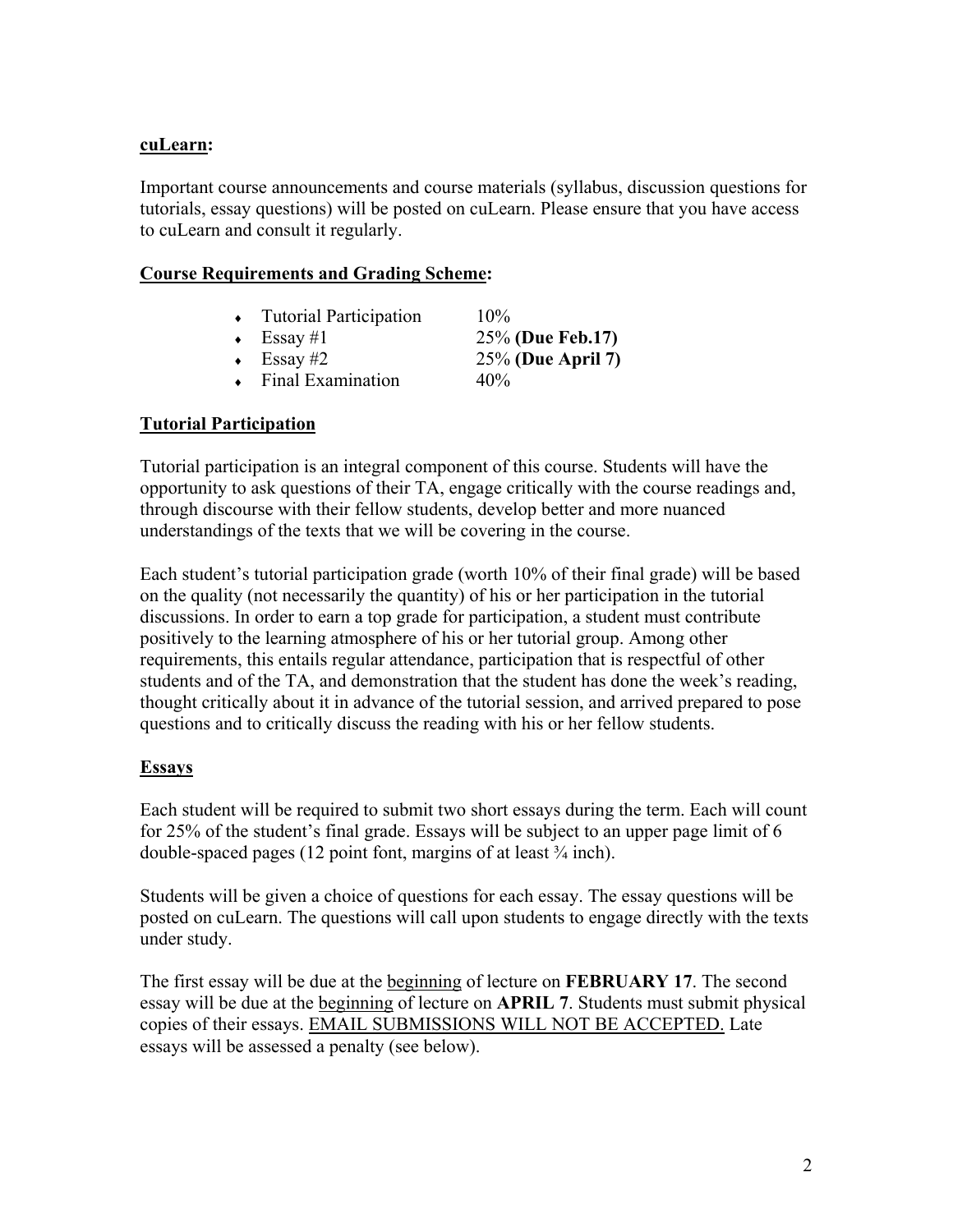# **Late Penalties:**

Essays submitted after the due date will be subject to a penalty of 3% per day (weekends will count as one day). Essays submitted on the due date but after the beginning of lecture will be considered late and will be assessed a penalty of 1.5%.

Late assignments may be submitted to the drop box in the corridor outside B640 Loeb. Assignments will be retrieved every business day at **4 p.m.**, stamped with that day's date, and then distributed to the professor.

Extensions will be granted at the discretion of the professor and only for serious and **documented** medical reasons or for other emergency personal circumstances. Requests for extensions submitted after the due date will usually not be considered. It is the students' responsibility to manage their time effectively.

## **Final Examination**

The final examination will be held during the regularly scheduled exam period (April 10- 25). Students should not make travel arrangements prior to February 17, when the university will release the April examination schedule.

The exam will be cumulative (i.e. all material covered in the course will be examinable). The final examination will count for 40% of each student's final grade.

## **Plagiarism:**

Plagiarism is a serious academic offence that involves presenting another person's ideas, arguments, or words as one's own either through deliberate fraud or on account of inaccurate or improper documentation. The penalties for plagiarism are very severe.

Students are strongly encouraged to consult with their professor if they have any questions about what constitutes plagiarism.

## **Academic Support:**

Carleton University offers a range of excellent services for students seeking various forms of academic support.

If you require research, computer or learning support services, please contact Carleton Learning Support Services at http://carleton.ca/lss/.

For help with academic writing and related issues, please contact the Writing Tutorial Service (http://www.carleton.ca/sasc/writing-tutorial-service/).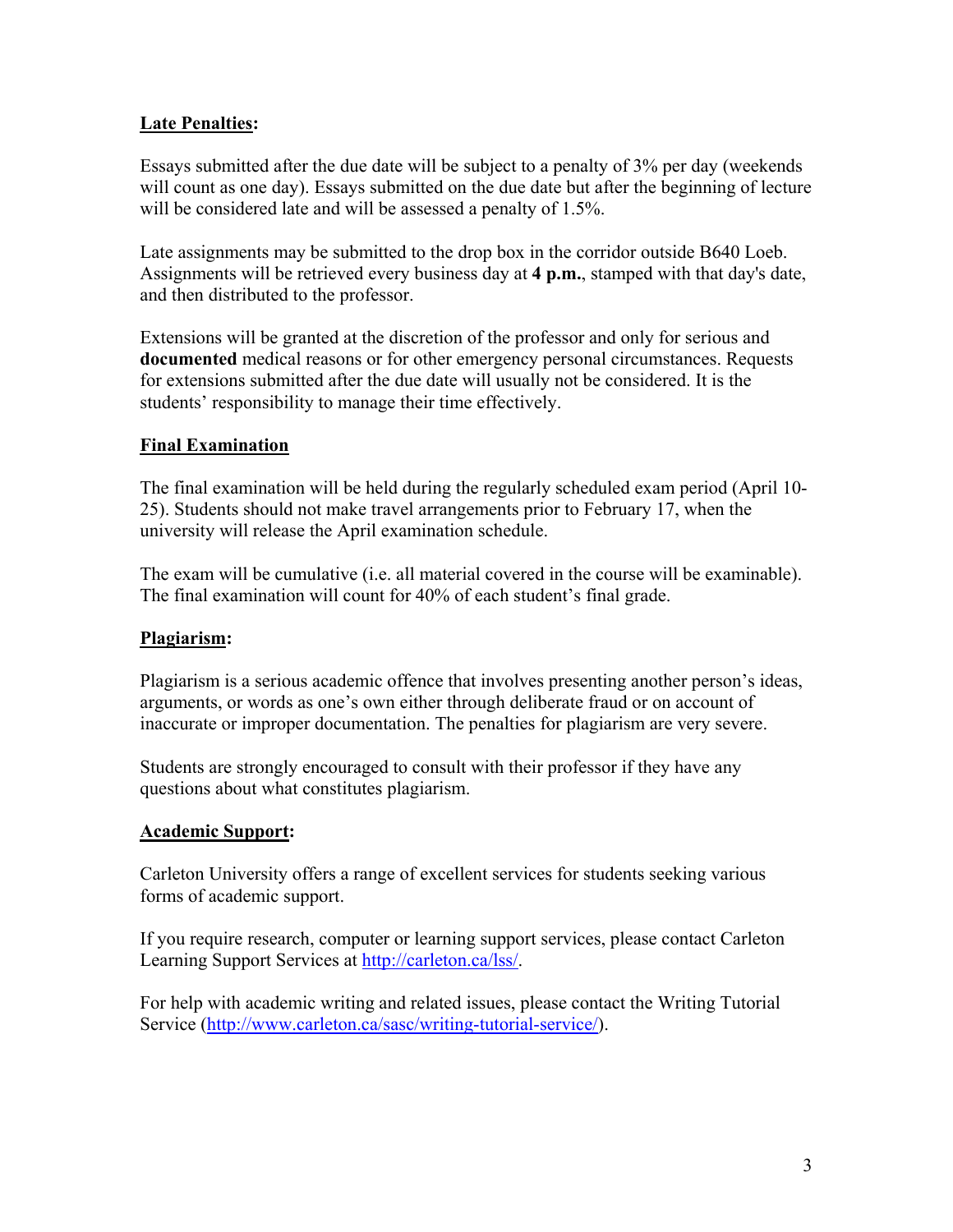#### **Course Schedule:**

Unless otherwise specified, all page references listed below refer to *Political Philosophy: The Essential Texts,* 3rd edition.

| <b>Week 1 (Jan. 6):</b>  | Introduction to Modern Political Thought; distribution of syllabus                                                                                                                                                                      |  |  |  |
|--------------------------|-----------------------------------------------------------------------------------------------------------------------------------------------------------------------------------------------------------------------------------------|--|--|--|
| Week 2 (Jan. 13):        | Hobbes, Leviathan (pp.312-321)                                                                                                                                                                                                          |  |  |  |
|                          | In addition, please read chapters 2-5 of part 1 of <i>Leviathan</i> . (These<br>chapters are available online at<br>http://www.gutenberg.org/files/3207/3207-h/3207-<br>h.htm#link2HCH0002 or at http://oll.libertyfund.org/titles/869) |  |  |  |
| <b>Week 3 (Jan. 20):</b> | Hobbes, Leviathan (pp.321-343)                                                                                                                                                                                                          |  |  |  |
| Week 4 (Jan. 27):        | Locke, Second Treatise of Government (pp.365-393)                                                                                                                                                                                       |  |  |  |
| <b>Week 5 (Feb. 3):</b>  | Rousseau, Of the Social Contract (pp.437-465)                                                                                                                                                                                           |  |  |  |
| <b>Week 6 (Feb. 10):</b> | Burke, Reflections on the Revolution in France; Speech to the<br>Electors of Bristol (pp.606-619)                                                                                                                                       |  |  |  |
| Week 7 (Feb. 17):        | Hume, An Enquiry Concerning the Principles of Morals; Of<br>Parties in General; Of the Original Contract; Of the Origin of<br>Government (pp.470-487)<br><b>First Essay Due</b>                                                         |  |  |  |
| <b>Week 8 (Feb. 24):</b> | No Lecture (Winter Break)                                                                                                                                                                                                               |  |  |  |
| Week 9 (March 3):        | Smith, The Wealth of Nations (pp.492-506)                                                                                                                                                                                               |  |  |  |
|                          |                                                                                                                                                                                                                                         |  |  |  |

- **Week 10 (March 10):** Marx and Engels, *Economic and Philosophic Manuscripts of 1844*; *The German Ideology* (pp.701-714)
- **Week 11 (March 17):** Marx and Engels, *Manifesto of the Communist Party*; *A Contribution to the Critique of Political Economy*; *Value, Price and Profit* (pp.714-737)

**Week 12 (March 24):** Mill, *Utilitarianism*; *On Liberty* (pp.741-755)

**Week 13 (March 31):** Mill, *On Liberty* (pp.774-795)

**Week 14 (April 7):** Review

 **Second Essay Due**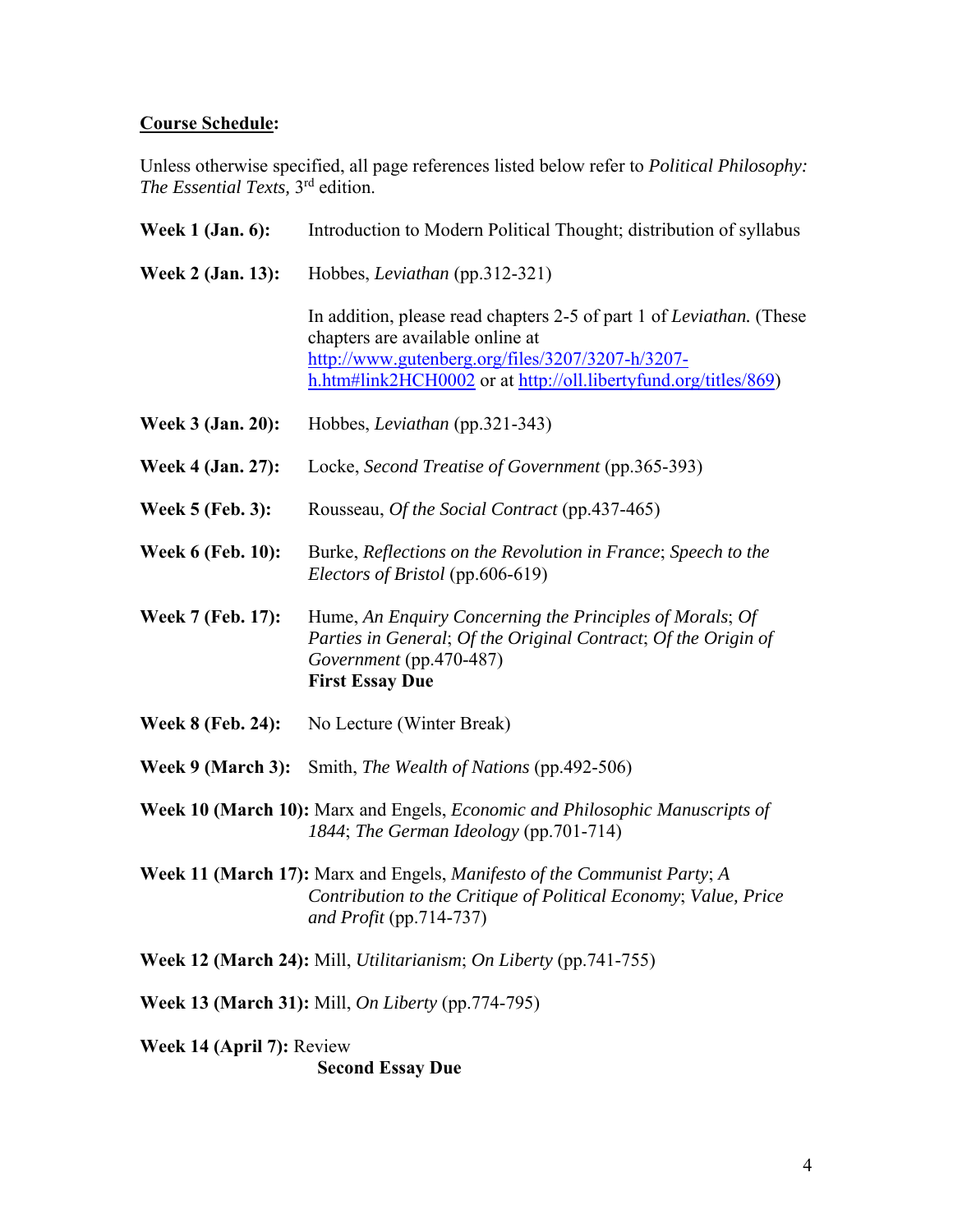#### **Academic Accommodations**

The Paul Menton Centre for Students with Disabilities (PMC) provides services to students with Learning Disabilities (LD), psychiatric/mental health disabilities, Attention Deficit Hyperactivity Disorder (ADHD), Autism Spectrum Disorders (ASD), chronic medical conditions, and impairments in mobility, hearing, and vision. If you have a disability requiring academic accommodations in this course, please contact PMC at 613-520-6608 or pmc@carleton.ca for a formal evaluation. If you are already registered with the PMC, contact your PMC coordinator to send me your *Letter of Accommodation* at the beginning of the term, and no later than two weeks before the first in-class scheduled test or exam requiring accommodation (*if applicable*). After requesting accommodation from PMC, meet with me to ensure accommodation arrangements are made. Please consult the PMC website for the deadline to request accommodations for the formally-scheduled exam (*if applicable*).

**For Religious Observance:** Students requesting accommodation for religious observances should apply in writing to their instructor for alternate dates and/or means of satisfying academic requirements. Such requests should be made during the first two weeks of class, or as soon as possible after the need for accommodation is known to exist, but no later than two weeks before the compulsory academic event. Accommodation is to be worked out directly and on an individual basis between the student and the instructor(s) involved. Instructors will make accommodations in a way that avoids academic disadvantage to the student. Instructors and students may contact an Equity Services Advisor for assistance (www.carleton.ca/equity).

**For Pregnancy:** Pregnant students requiring academic accommodations are encouraged to contact an Equity Advisor in Equity Services to complete a *letter of accommodation*. Then, make an appointment to discuss your needs with the instructor at least two weeks prior to the first academic event in which it is anticipated the accommodation will be required.

**Plagiarism:** The University Senate defines plagiarism as "presenting, whether intentional or not, the ideas, expression of ideas or work of others as one's own." This can include:

- reproducing or paraphrasing portions of someone else's published or unpublished material, regardless of the source, and presenting these as one's own without proper citation or reference to the original source;
- submitting a take-home examination, essay, laboratory report or other assignment written, in whole or in part, by someone else;
- using ideas or direct, verbatim quotations, or paraphrased material, concepts, or ideas without appropriate acknowledgment in any academic assignment;
- using another's data or research findings;
- failing to acknowledge sources through the use of proper citations when using another's works and/or failing to use quotation marks;
- handing in "substantially the same piece of work for academic credit more than once without prior written permission of the course instructor in which the submission occurs.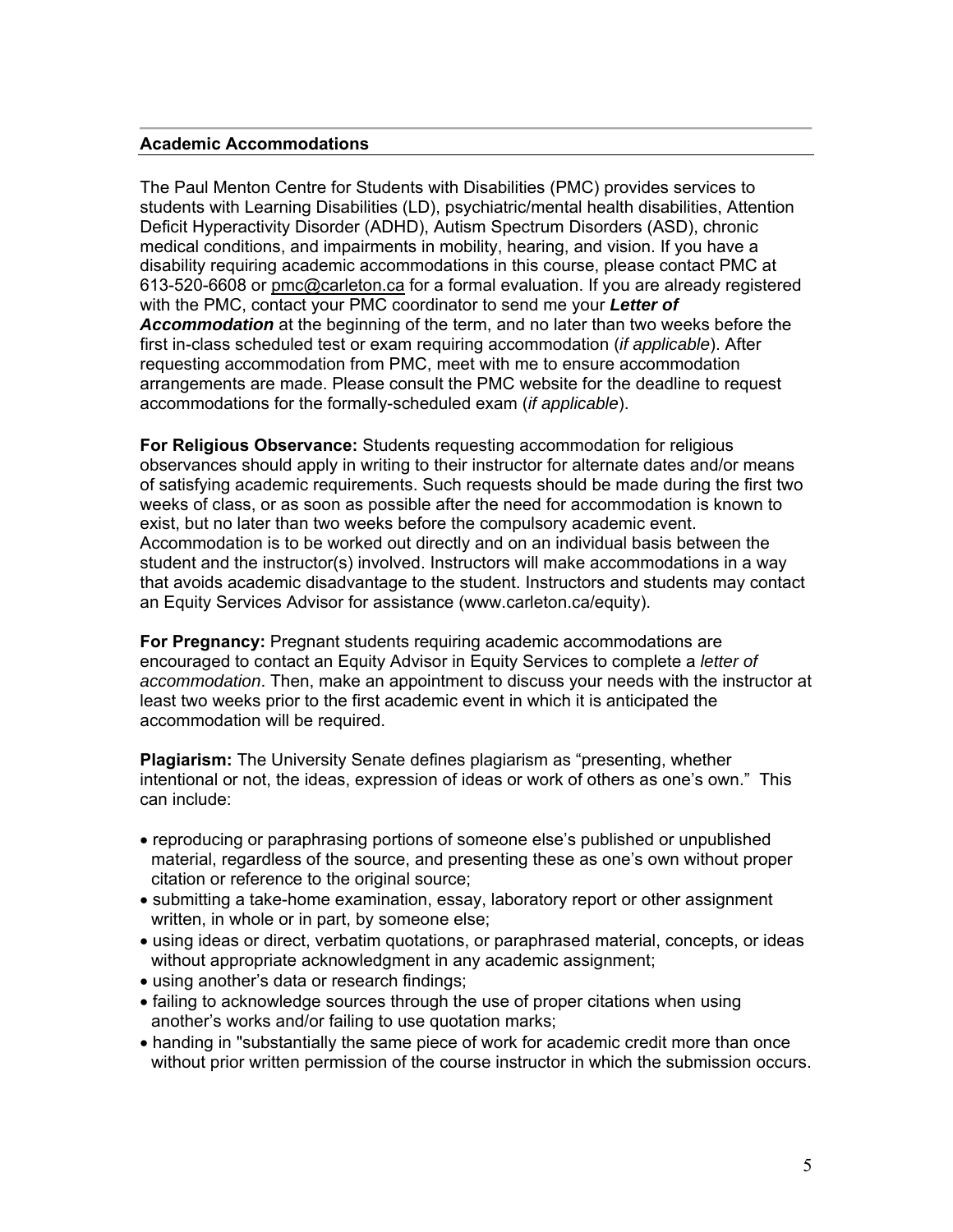Plagiarism is a serious offence which cannot be resolved directly with the course's instructor. The Associate Deans of the Faculty conduct a rigorous investigation, including an interview with the student, when an instructor suspects a piece of work has been plagiarized. Penalties are not trivial. They may include a mark of zero for the plagiarized work or a final grade of "F" for the course.

Student or professor materials created for this course (including presentations and posted notes, labs, case studies, assignments and exams) remain the intellectual property of the author(s). They are intended for personal use and may not be reproduced or redistributed without prior written consent of the author(s).

**Submission and Return of Term Work:** Papers must be submitted directly to the instructor according to the instructions in the course outline and will not be date-stamped in the departmental office. Late assignments may be submitted to the drop box in the corridor outside B640 Loeb. Assignments will be retrieved every business day at **4 p.m.**, stamped with that day's date, and then distributed to the instructor. For essays not returned in class please attach a **stamped, self-addressed envelope** if you wish to have your assignment returned by mail. Final exams are intended solely for the purpose of evaluation and will not be returned.

**Grading:** Standing in a course is determined by the course instructor, subject to the approval of the faculty Dean. Final standing in courses will be shown by alphabetical grades. The system of grades used, with corresponding grade points is:

| Percentage | Letter grade | 12-point scale Percentage |       | Letter grade | 12-point scale |
|------------|--------------|---------------------------|-------|--------------|----------------|
| 90-100     | A+           | 12                        | 67-69 | ◡▾           |                |
| 85-89      |              |                           | 63-66 |              |                |
| 80-84      | A-           | 10                        | 60-62 | い-           |                |
| 77-79      | B+           |                           | 57-59 | D+           |                |
| 73-76      |              |                           | 53-56 |              |                |
| 70-72      | В-           |                           | 50-52 | D-           |                |

**Approval of final grades:** Standing in a course is determined by the course instructor subject to the approval of the Faculty Dean. This means that grades submitted by an instructor may be subject to revision. No grades are final until they have been approved by the Dean.

**Carleton E-mail Accounts:** All email communication to students from the Department of Political Science will be via official Carleton university e-mail accounts and/or cuLearn. As important course and University information is distributed this way, it is the student's responsibility to monitor their Carleton and cuLearn accounts.

**Carleton Political Science Society:** The Carleton Political Science Society (CPSS) has made its mission to provide a social environment for politically inclined students and faculty. Holding social events, debates, and panel discussions, CPSS aims to involve all political science students at Carleton University. Our mandate is to arrange social and academic activities in order to instill a sense of belonging within the Department and the larger University community. Members can benefit through numerous opportunities